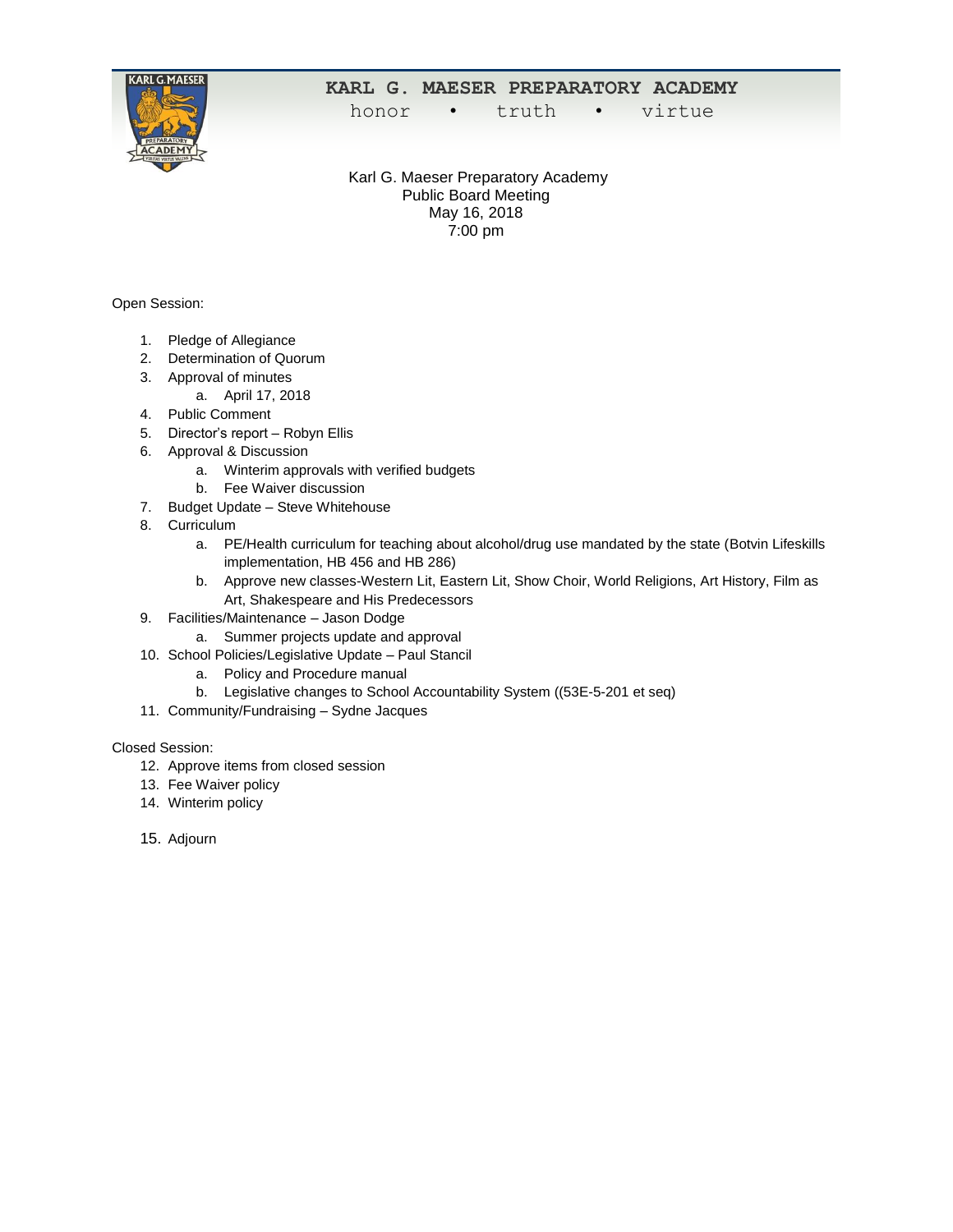Open Session:

Start Time: 7:15 pm End Time: 7:47 pm

- 1. Pledge of Allegiance
- 2. Determination of Quorum Yes, we have a quorum. Present-Steve Whitehouse, Brian Halladay, Paul Stancil, Janine See, Cynthia Shumway
- 3. Approval of minutes
	- **a.** April 17, 2018**-Paul moved to approve the minutes of April 17, 2018. Brian seconded. Voting to approve was unanimous.**

## 4. Public Comment

Tom Webb-Wanted to thank the board for the experience of his children at Maeser.

- 5. Director's report Robyn Ellis
- 6. Approval & Discussion

Tomorrow is study day. Finals start Friday. Graduation is May 25.

One more faculty development on May 30,31. Going to Good Moves Café on 5/30. Day 1 is why we read what we read. 5/31 will go over homework assignment. For summer board invited to read Man's search for Meaning and Little Britches.

End of year evaluations are done.

Fees are almost completely caught up.

Sam has created a true climate of transparency which has been really helpful.

Shannon has made a great contribution to curriculum and staff development.

Admin retreat happened today while kids were at Lagoon.

Staff development to include readings to help understand Maeser climate and purpose

Train the trainer packet.

- a. Fee Waiver discussion
- 7. Budget Update Brian Halladay

We are on target for budget.

Good net income for end of year. Sam has been working on budgets for all the departments for next year. Administrative cost funding is a hurdle for us. Our biggest block is with state backed bonds we have to have a huge balance to maintain our BBB- rating. This should be brought up with the Legislature. This is a legislative requirement which dictates the reserve that we have.

We are reasonably free for capital improvements because we can depreciate those but we cannot do this with our teachers salaries.

Huge improvements have been done with process and transparency for even payroll and retirement accounts.

- 8. Curriculum
	- **a.** PE/Health curriculum for teaching about alcohol/drug use mandated by the state (Botvin Lifeskills implementation, HB 456 and HB 286) **Janine moved to approve new mandated curriculum addition to PE/Health. Paul seconded. Voting to approve was unanimous.**
	- b. Approve new classes-Western Lit, Eastern Lit, Show Choir, World Religions, Art History, Film as Art, Shakespeare and His Predecessors **Steve moved to approve new courses as listed on the agenda. Brian seconded. Voting to approve was unanimous.**
- 9. Facilities/Maintenance Jason Dodge
	- a. Summer projects update and approval The following projects will be done during the summer. No new approval needed. SPED classroom Gym floor Finish carpeting
- 10. School Policies/Legislative Update Paul Stancil
	- a. Policy and Procedure manual